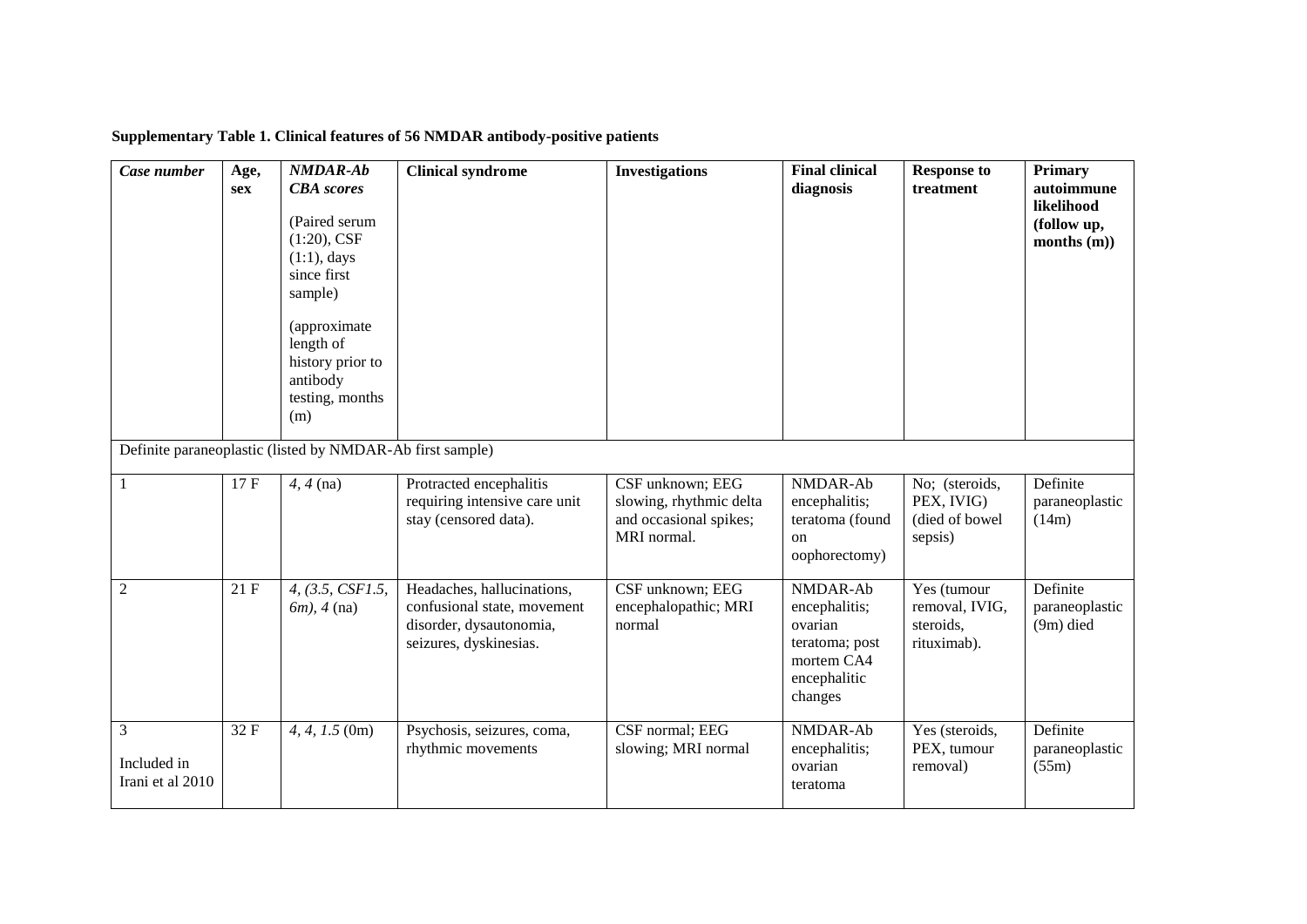| $\overline{4}$                                                | 25 F | 4, 4 (1m)                          | Behavioural change, seizures,<br>coma, movement disorder                                                                                                                                                                               | CSF normal; EEG<br>episodic anterior slow<br>discharges; MRI normal                       | NMDAR-Ab<br>encephalitis;<br>ovarian<br>teratoma                                    | Yes (IVIG,<br>PEX, tumour<br>removal,<br>steroids,<br>rituximab)                 | Definite<br>paraneoplastic<br>(3m)                   |
|---------------------------------------------------------------|------|------------------------------------|----------------------------------------------------------------------------------------------------------------------------------------------------------------------------------------------------------------------------------------|-------------------------------------------------------------------------------------------|-------------------------------------------------------------------------------------|----------------------------------------------------------------------------------|------------------------------------------------------|
| 5<br>Case 1 in<br>Davies et al.<br>$2010^{17}$                | 20F  | 4, 2.5 (na)                        | Behaviour change, seizures,<br>encephalopathy, dyskinesias.<br>Intubated for several months.<br>Previous (contralateral)<br>teratoma removed 24m earlier.                                                                              | CSF 74 Lymphs, 6<br>PMNs; OCB; EEG<br>epileptiform then<br>encephalopathic; MRI<br>normal | NMDAR-Ab<br>encephalitis;<br>previous and<br>new ovarian<br>teratoma                | Yes (steroids,<br>tumour removal,<br>PEX).                                       | Definite<br>paraneoplastic<br>(10m)                  |
| 6                                                             | 29F  | $4$ (na)                           | Psychosis, encephalopathy,<br>seizures.                                                                                                                                                                                                | CSF 57 WCC; EEG<br>slowing; MRI normal                                                    | NMDAR-Ab<br>encephalitis;<br>ovarian<br>teratoma                                    | Yes (tumour<br>removal, PEX)                                                     | Definite<br>paraneoplastic<br>(27m)                  |
| $\overline{7}$<br>Case 6 in<br>Davies et al.<br>$2010^{17}$   | 22F  | $3, 3$ (na)                        | Forgetfulness then headaches,<br>fever and confusional state,<br>seizures and coma,<br>dysautonomia, dystonia.<br>Positive ANA and anti-Ro<br>antibodies, anti-dsDNA<br>negative. Reactivation of TB<br>on therapy, protracted course. | CSF 8 lymphs; OCB;<br>EEG encephalopathic;<br><b>MRI</b> normal                           | NMDAR-Ab<br>encephalitis;<br>bilateral ovarian<br>teratomas                         | Yes (teratoma<br>removal,<br>steroids, IVIG,<br>cyclophosphami<br>de, rituximab) | Definite<br>paraneoplastic<br>(56m)                  |
| 8                                                             | 25 F | (3, CSF1, 40d),<br>$4, 1.5$ (na)   | Encephalitis with initial<br>psychosis, catatonia, dystonia<br>then coma.                                                                                                                                                              | CSF 21 lymphs; EEG<br>slow triphasic waves,<br>encephalopathic; MRI<br>normal             | NMDAR-Ab<br>encephalitis;<br>ovarian<br>teratoma and<br>papillary thyroid<br>cancer | Yes (IVIG,<br>PEX, steroids,<br>removal of<br>tumours)                           | Definite<br>paraneoplastic<br>(24m)                  |
| 9<br>Zandi et al<br>$2009^{16}$ , Irani et<br>al <sup>2</sup> | 48 M | 2, (2, CSF1, not<br>$cleara)$ (0m) | Amnestic syndrome, seizures,<br>relapsed Hodgkin lymphoma<br>('Ophelia syndrome')                                                                                                                                                      | CSF 4 WCCs; then 10<br>lymphs; EEG normal;<br>MRI medial temporal<br>lobe high signal     | Hodgkin<br>lymphoma<br>associated<br>limbic<br>encephalitis<br>(Ophelia             | Yes (PEX)                                                                        | Definite<br>paraneoplastic<br>(6m) but died<br>later |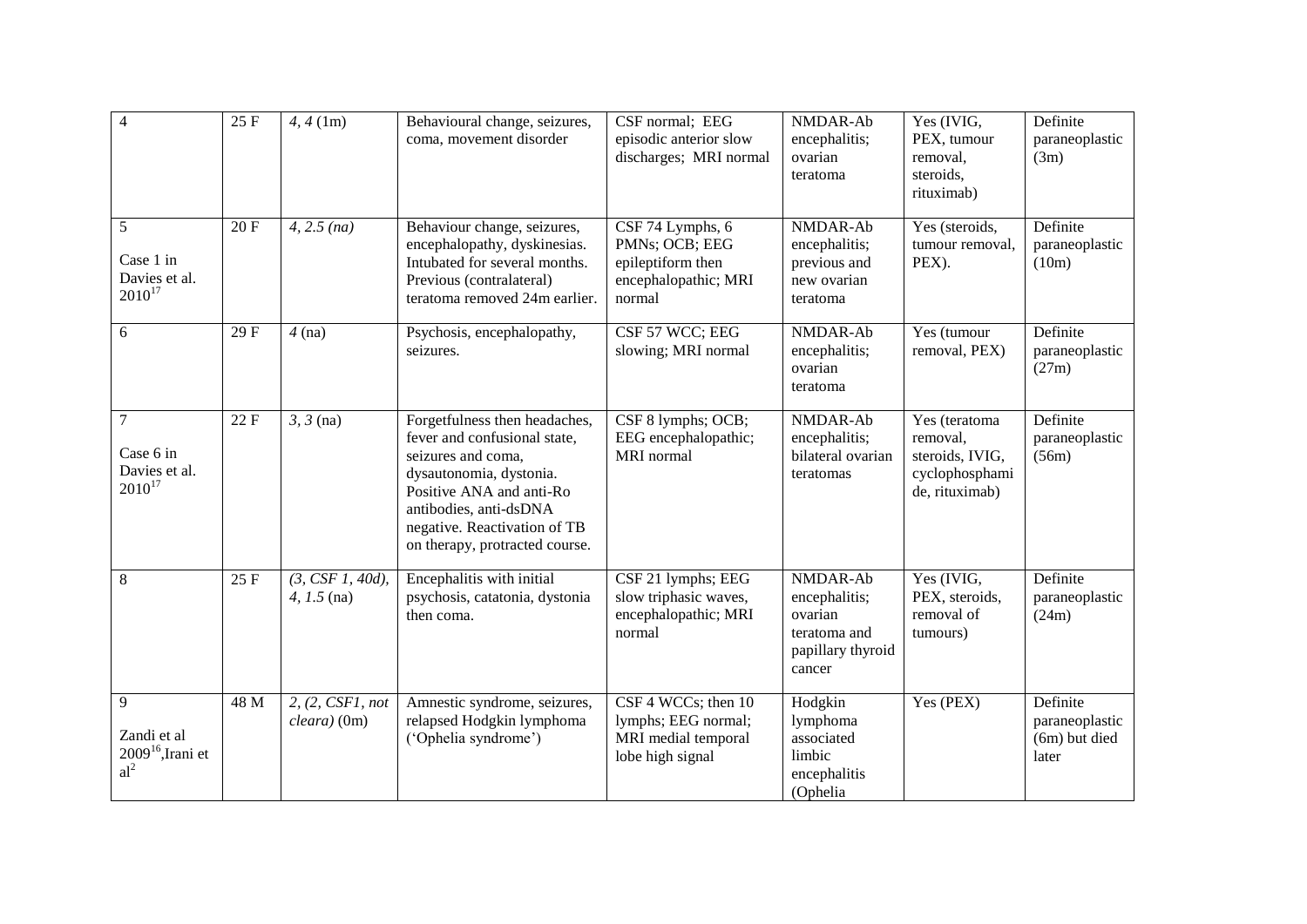|                                                 |      |                                |                                                                                                                                                             |                                                                                                                                   | syndrome)                                    |                                                        |                       |
|-------------------------------------------------|------|--------------------------------|-------------------------------------------------------------------------------------------------------------------------------------------------------------|-----------------------------------------------------------------------------------------------------------------------------------|----------------------------------------------|--------------------------------------------------------|-----------------------|
|                                                 |      |                                | Definite (non-paraneoplastic, listed by NMDAR-Ab first sample)                                                                                              |                                                                                                                                   |                                              |                                                        |                       |
| 10                                              | 21 F | $4, 3$ (na)                    | Psychosis, apraxia,<br>behavioural change, seizures                                                                                                         | CSF 29 WCC, OCB;<br>EEG encephalopathic,<br>MRI normal then<br>meningeal lesions                                                  | NMDAR-Ab<br>encephalitis; no<br>tumour found | Yes (steroids,<br>plasmapheresis,<br>IVIG, AZA)        | Definite<br>(35m)     |
| 11                                              | 23F  | $4, 4$ (na)                    | Psychosis, seizures, dystonia,<br>autonomic dysfunction. No<br>follow up.                                                                                   | CSF OCB, EEG slowing,<br>MRI normal                                                                                               | NMDAR-Ab<br>encephalitis; no<br>tumour found | Yes (PEX,<br>steroids)                                 | Definite (2m)         |
| 12                                              | 40 F | $\overline{4}$ , $\theta$ (na) | Behavioural disturbance,<br>musical hallucinations,<br>seizure, encephalopathy,<br>movement disorder. Cardiac<br>asystole.                                  | CSF 13 WCC, OCB;<br>EEG slowing, MRI few<br>areas white matter high<br>signal                                                     | NMDAR-Ab<br>encephalitis; no<br>tumour found | Yes<br>(corticosteroids,<br>IVIG)                      | Definite<br>(40m)     |
| 13<br>Case 2 in<br>Davies et al.<br>$2010^{17}$ | 41 M | $4,3$ (1m)                     | Behaviour change,<br>hallucinations, seizures, coma,<br>dysautonomia, rhythmic<br>orofacial and limb<br>movements, hyperthermia                             | CSF normal but then 40<br>WCC (95% lymph),<br>raised protein and OCB.;<br>EEG epileptiform then<br>encephalopathic; MRI<br>normal | NMDAR-Ab<br>encephalitis; no<br>tumour found | No (Steroids,<br>IVIG $x$ 2,<br>plasmapheresis<br>x 2) | Definite (6m)<br>died |
| 14<br>Case 3 in<br>Davies et al.<br>$2010^{17}$ | 29 M | 3, 1.5                         | Behaviour change and<br>seizures, auditory<br>hallucinations, delusions,<br>coma and dyskinesias.<br>Prolonged rehabilitation, now<br>in sheltered housing. | CSF 12 WCC; transient<br>positive HSV1, OCB.<br>EEG slow, MRI normal                                                              | NMDAR-Ab<br>encephalitis; no<br>tumour found | Yes, (steroids,<br>plasmapheresis,<br>rituximab)       | Definite<br>(49m)     |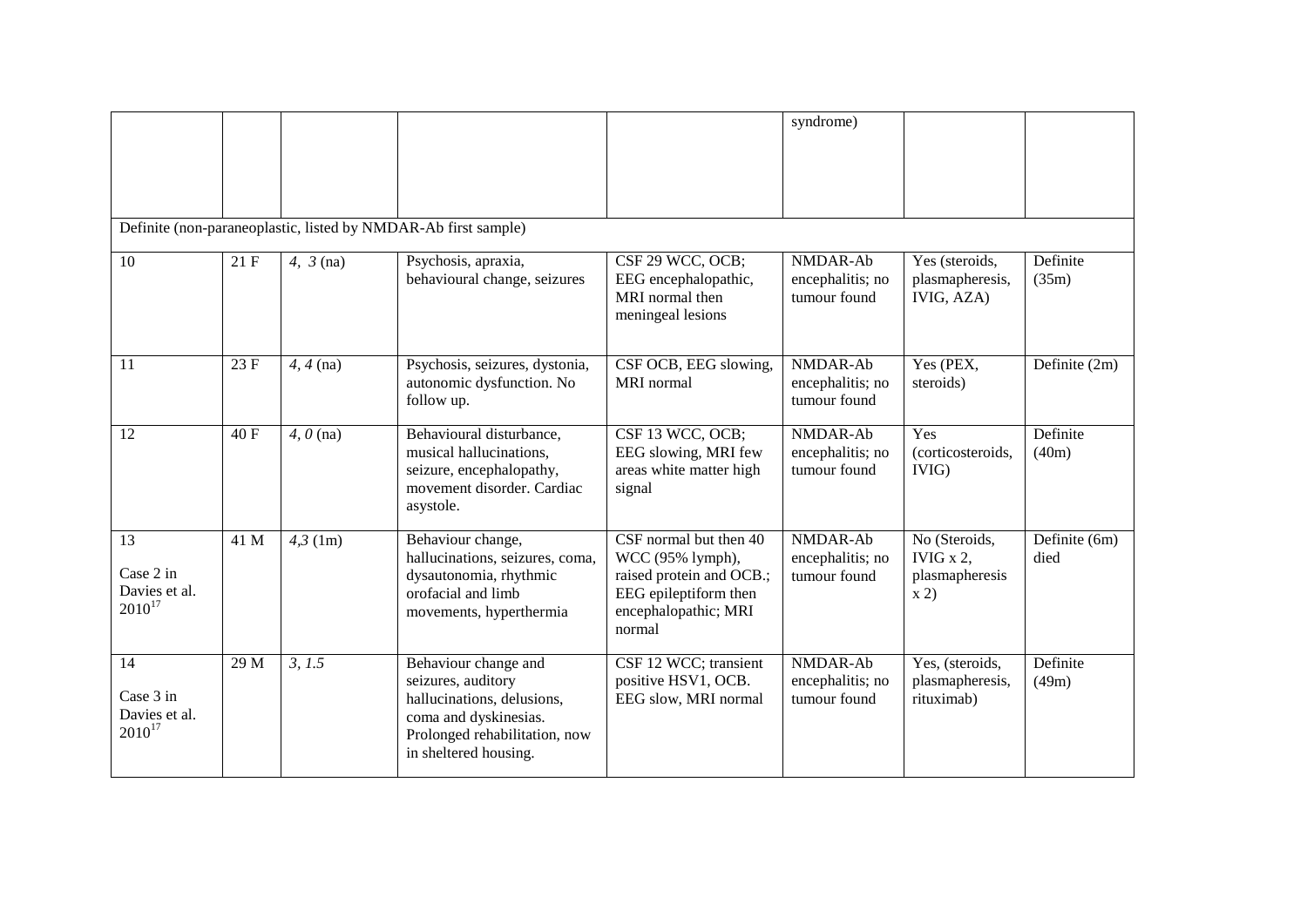| $\overline{15}$                                 | 22F  | $(2, CSFI, 0d)$ ,<br>2.5, $1.5$ (na)                        | Behaviour change, amnesia,<br>movement disorder. Relapses<br>late 2012.                                                     | CSF 20 WCC; EEG<br>focal temporal and<br>occipital changes; MRI<br>normal                 | NMDAR-Ab<br>encephalitis; no<br>tumour found                                                                                | Yes (IVIG,<br>PEX, rituximab,<br>AZA)              | Definite (uk)            |
|-------------------------------------------------|------|-------------------------------------------------------------|-----------------------------------------------------------------------------------------------------------------------------|-------------------------------------------------------------------------------------------|-----------------------------------------------------------------------------------------------------------------------------|----------------------------------------------------|--------------------------|
| 16                                              | 16F  | 2.5, 3, 1 (2m)                                              | Musical hallucinations,<br>seizures, cerebellar syndrome<br>(subsequent relapsing<br>cognitive and psychiatric<br>symptoms) | CSF normal; EEG high<br>amplitude slow waves<br>and spikes, MRI normal                    | NMDAR-Ab<br>encephalitis; no<br>tumour found                                                                                | Yes (steroids,<br>PEX, IVIG,<br>rituximab)         | Definite<br>(58m)        |
| 17<br>Case 5 in<br>Davies et al.<br>$2010^{17}$ | 26 F | $2$ (na)                                                    | Headache, acute confusion,<br>memory loss and word finding<br>difficulties, athetoid then<br>rhythmic movements.            | CSF 114 WCC; EEG<br>encephalopathic; MRI<br>normal                                        | NMDAR-Ab<br>encephalitis; no<br>tumour search.                                                                              | Yes (Steroids,<br>IVIG)                            | Definite<br>(24m)        |
| 18<br>Case 4 in<br>Davies et al.<br>$2010^{17}$ | 28F  | $2$ (na)                                                    | Headache, fever, agitation,<br>hallucinations, seizures,<br>dyskinesias.                                                    | CSF 60 lymphs; OCB;<br>EEG encephalopathic,<br>one seizure; MRI normal<br>then WM lesions | NMDAR-Ab<br>encephalitis; no<br>tumour search                                                                               | Yes (steroids)                                     | Definite<br>(48m)        |
| $19*$                                           | 26F  | 1.5, (2.5,<br>$CSF1.5, 25d$ ),<br>4, 2.5 $(-1 \text{ m})$ . | Behaviour change,<br>hallucinations, movement<br>disorder                                                                   | CSF Lymphocytic; EEG<br>encephalopathic; MRI<br>possible frontal<br>ischaemia             | NMDAR-Ab<br>encephalitis; no<br>tumour found at<br>oophorectomy.<br>Remains<br>dependent in<br>nursing<br>residential care. | Yes (steroids,<br>IVIG, PEX,<br>rituximab,<br>AZA) | Definite<br>(18m)        |
| $20*$                                           | 33 F | 1.5, (1, CSP0,<br>$40d$ ), $2.5$ (na)                       | Headache, seizures, coma,<br>dysautonomia                                                                                   | CSF not known; EEG<br>sharp waves; MRI<br>normal                                          | NMDAR-Ab<br>encephalitis; no<br>tumour found                                                                                | Yes (steroids,<br>IVIG,<br>rituximab)              | Definite (uk)            |
| 21                                              | 68 M | 1.5, 1(14m)                                                 | Seizures, amnesia, cerebellar<br>and bradykinesia, coeliac                                                                  | CSF normal, EEG<br>borderline theta; MRI<br>atrophy and                                   | Post mortem<br>Alzheimer's<br>Disease type                                                                                  | Yes (PEX,<br>steroids), then<br>deteriorates and   | Definite<br>$(20m)$ then |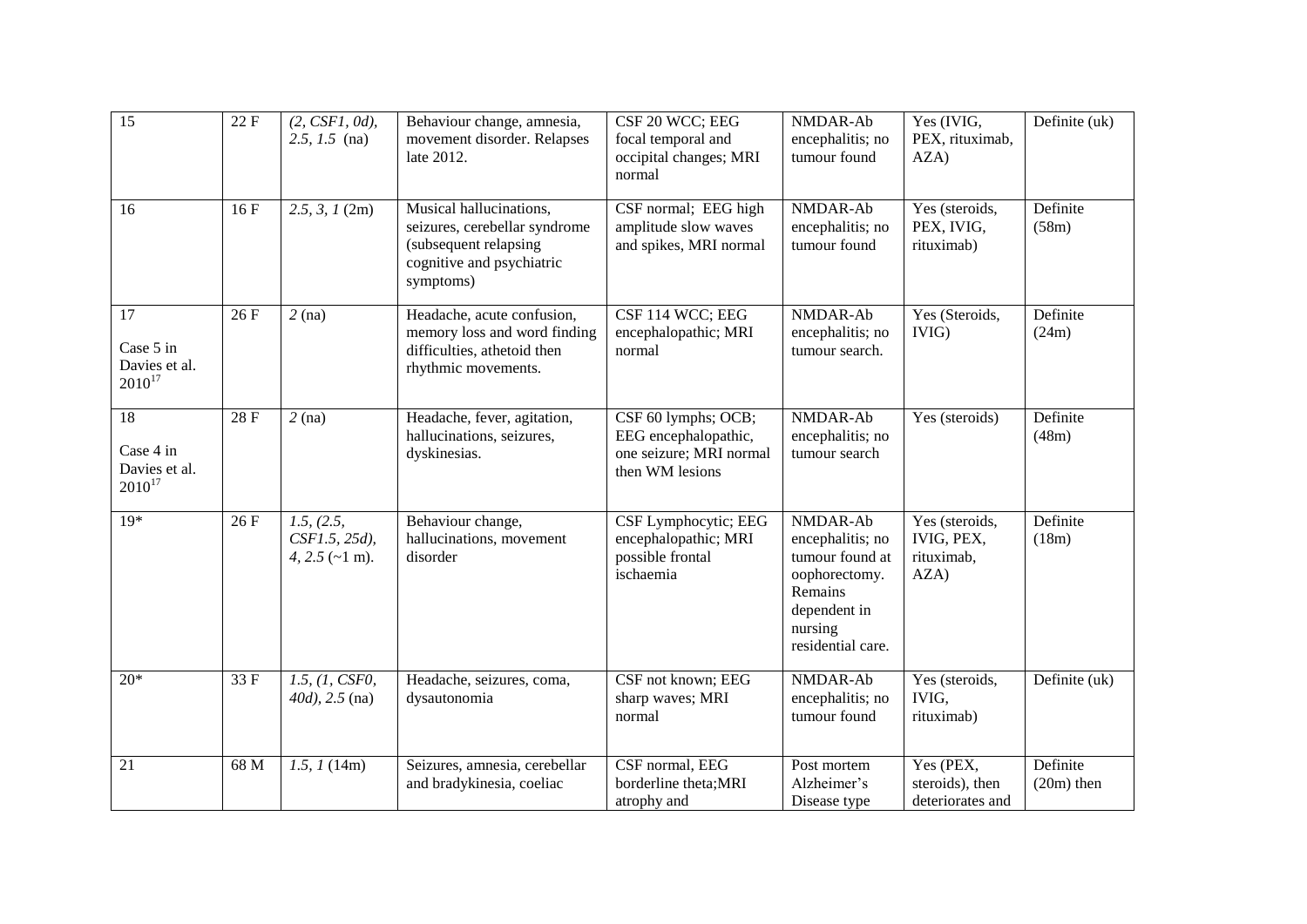|       |      |                                         | disease, subsequent dementia                                                                                                        | periventricular WM high<br>signal                                                        | pathology and<br>basal ganglia<br>and<br>hippocampal<br>encephalitic<br>changes; no<br>tumour found | dies                                                                | died                                                      |
|-------|------|-----------------------------------------|-------------------------------------------------------------------------------------------------------------------------------------|------------------------------------------------------------------------------------------|-----------------------------------------------------------------------------------------------------|---------------------------------------------------------------------|-----------------------------------------------------------|
| $22*$ | 46 M | $(1.5, CSF0, 0d)$ ,<br>$(0, CSF0)$ (8m) | Complex partial seizures,<br>amnesia. Ankylosing<br>spondylitis and previous anti-<br>TNF therapy (adalimumab)                      | CSF normal, EEG left<br>temporal slowing, MRI<br>high signal left temporal<br>lobe       | NMDAR-Ab<br>encephalitis<br>(post anti-TNF);<br>no tumour<br>found                                  | Yes (steroids,<br>PEX)                                              | Definite<br>(40m)                                         |
| 23    | 57 F | $1.5 \,(\text{1m})$                     | Confusion and delusions,<br>psychosis, catatonia, orofacial<br>dyskinesia                                                           | CSF 225 lymph; OCB;<br>EEG no epileptic<br>activity; MRI, few areas<br>of WM high signal | NMDAR-Ab<br>encephalitis; no<br>tumour found                                                        | Yes (PEX,<br>steroids MMF)                                          | Definite<br>(11m)                                         |
| 24    | 18 M | 1, 0, CSF0<br>(1m)                      | Psychosis, insomnia,<br>headache, agitation, then<br>sustained remission                                                            | CSF 22 WCC; EEG,<br>MRI normal                                                           | NMDAR-Ab<br>psychosis; no<br>tumour found                                                           | Yes (IVMP)                                                          | Definite (9m)                                             |
| 25    | 44 M | 1, (0, CSPO)<br>$5m$ ), $0(11m)$        | Cerebellar syndrome, with<br>asymmetric myoclonus,<br>dyspraxia and bradykinesia of<br>right arm, memory problems                   | CSF raised protein,<br>OCBs; EEG, MRI<br>normal                                          | NMDAR-Ab<br>encephalitis; no<br>tumour found                                                        | Yes (PEX)                                                           | Definite (7m)                                             |
|       |      |                                         | Possible (paraneoplastic; non-paraneoplastic, listed by NMDAR-Ab first sample)                                                      |                                                                                          |                                                                                                     |                                                                     |                                                           |
| 26    | 65 F | 1(2m)                                   | Seizures, head jerks, cognitive<br>impairment, rheumatoid<br>arthritis, non-small cell lung<br>adenocarcinoma subsequently<br>found | CSF normal; EEG slow;<br>MRI normal                                                      | Localisation<br>related seizures;<br>non-small cell<br>lung cancer                                  | Not tried<br>(possible<br>spontaneous<br>resolution of<br>symptoms) | Possible<br>paraneoplastic<br>$(22m)$ died<br>two m later |
| 27    | 79 M | 1(2m)                                   | Weight loss, encephalopathy,<br>agitation and unsteadiness.                                                                         | CSF 34 lymphs; EEG<br>frontal slowing; MRI                                               | No diagnosis<br>made in life;                                                                       | Not tried                                                           | Possible<br>paraneoplastic                                |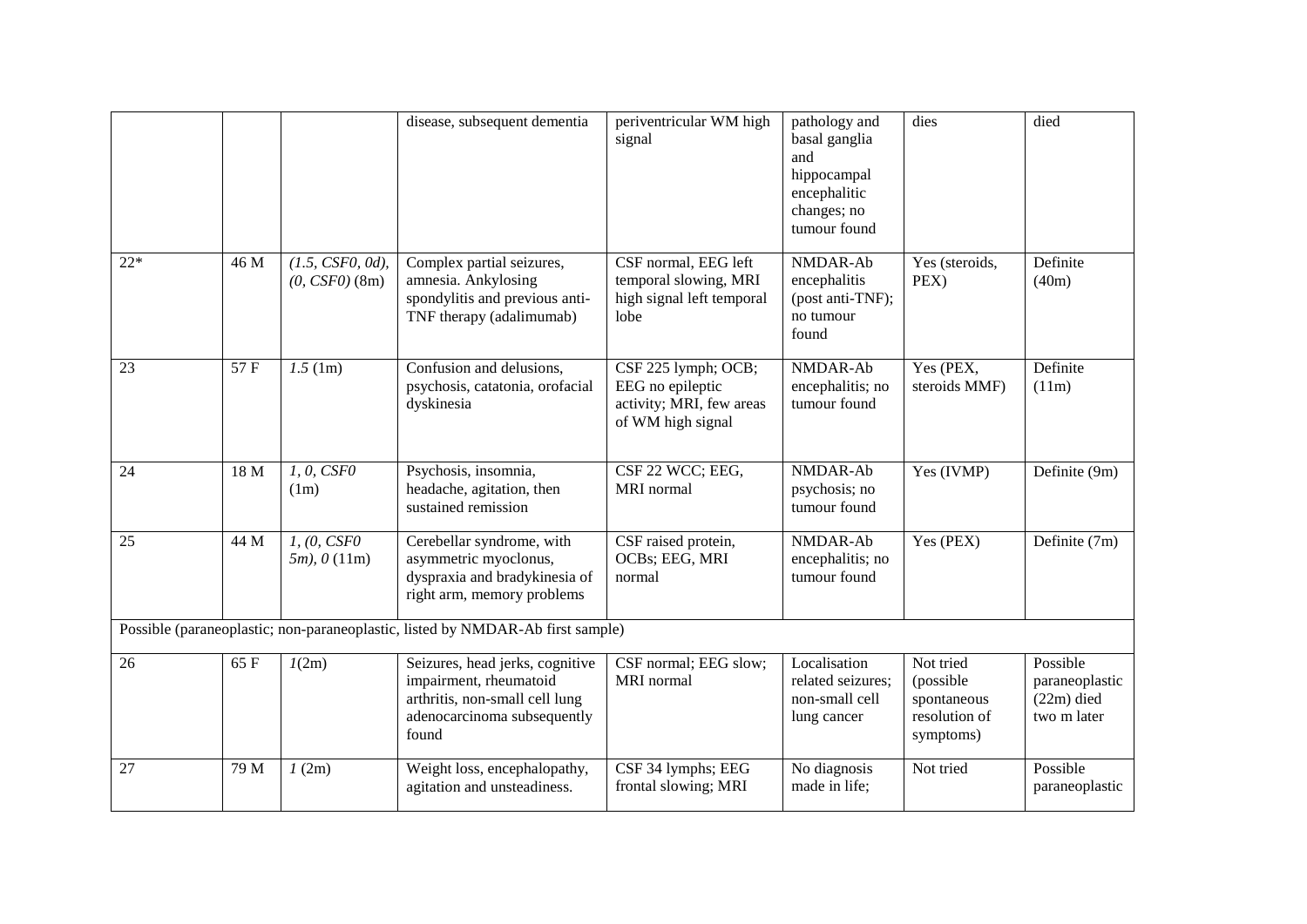|    |      |                                      |                                                                                                                                                     | non-specific WM<br>changes                                                                                                                        | oesophagus<br>mass; prostate<br>adeno-<br>carcinoma                                    |                                                                                                                                        | $(0m)$ died                |
|----|------|--------------------------------------|-----------------------------------------------------------------------------------------------------------------------------------------------------|---------------------------------------------------------------------------------------------------------------------------------------------------|----------------------------------------------------------------------------------------|----------------------------------------------------------------------------------------------------------------------------------------|----------------------------|
| 28 | 22 F | $4, 4, 4$ (na)                       | Headache, fatigue,<br>hypersomnolence, fever,<br>coma. Initial working<br>diagnosis of neuro-Behçet's<br>disease.                                   | CSF 30 WCC; EEG slow<br>with some sharp features;<br>MRI normal initially<br>except transverse and<br>sinus thrombosis. Later<br>MTL inflammation | NMDAR-Ab<br>encephalitis and<br>venous sinus<br>thrombosis; no<br>tumour found         | No (Steroids,<br>infliximab,<br>methotrexate;<br>plasma<br>exchange and<br>rituximab<br>following<br><b>NMDAR</b><br>antibody result). | Possible $(7m)$            |
| 29 | 80F  | $4, 4, 1.5$ (3m).                    | Behavioural change and facial<br>dyskinesia (3m). Two years of<br>depression, received<br>electroconvulsive therapy.                                | CSF and EEG nd; MRI<br>normal                                                                                                                     | Depression; no<br>tumour search                                                        | No (steroids)                                                                                                                          | Possible (0m)              |
| 30 | 52 F | 4, 2.5, 1.5<br>(12m)                 | Encephalitis, seizures,<br>myeloradiculopathy. Chronic<br>seizures and cognitive<br>impairment.                                                     | CSF 34 WCC, raised<br>protein, OCB, ACE<br>raised; EEG slowing;<br>MRI signal change T6 to<br>conus, cerebellar<br>haemorrhage                    | Biopsy proven<br>neurosarcoidosi<br>s with systemic<br>sarcoidosis; no<br>tumour found | Not tried<br>(already on<br>steroids and<br>methotrexate for<br>sarcoid)                                                               | Possible (no<br>follow-up) |
| 31 | 33 M | 2.5(na)                              | Relapsing encephalitis in<br>youth. Mild fluctuating<br>psychiatric symptoms since<br>then. Antibodies tested when<br>well.                         | CSF 12 WCC in 1996<br>(counted in this<br>analysis); EEG nd; MRI<br>normal                                                                        | Idiopathic<br>encephalitis and<br>psychiatric<br>syndrome; no<br>tumour search         | Not tried<br>(relevance<br>unclear, mild<br>symptoms)                                                                                  | Possible<br>(44m)          |
| 32 | 67 M | 2, (1.5, CSFO)<br>$22m$ , $2.5$ (0m) | Porencephalic cyst,<br>longstanding schizophrenia.<br>Episode of delirium. (0m)<br>(Relapse with seizures 1 year<br>later, and further seizures and | CSF, EEG and MRI nd<br>at presentation; EEG<br>discharges at first relapse<br>and slow at second, CSF<br>cellular $1st$ relapse, with             | Localisation<br>related seizures<br>and chronic<br>schizophrenia;<br>no tumour         | Not tried<br>(spontaneous<br>resolution)                                                                                               | Possible<br>(28m)          |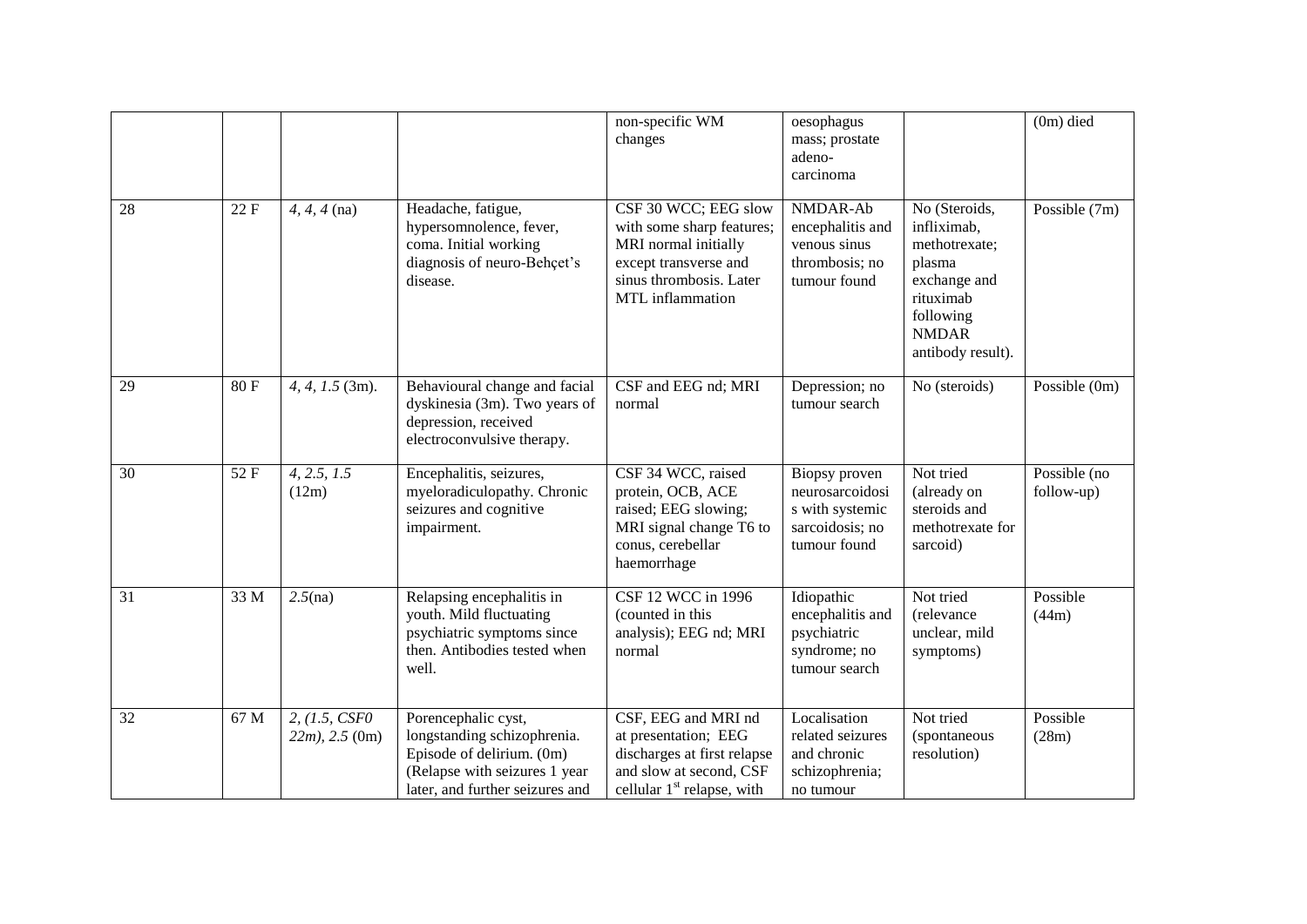|       |      |                       | possible stroke at 22 months)                                                                                                                                                    | MRI high signal right<br>hemisphere at 22<br>months.                                               | found.                                                        |                                                          |                                                                          |
|-------|------|-----------------------|----------------------------------------------------------------------------------------------------------------------------------------------------------------------------------|----------------------------------------------------------------------------------------------------|---------------------------------------------------------------|----------------------------------------------------------|--------------------------------------------------------------------------|
| $33*$ | 22 M | $1.5$ (0m)            | Acute psychosis: visual and<br>auditory hallucinations with<br>cannabis (0m) Childhood<br>generalised seizures.                                                                  | CSF, EEG nd;MRI<br>normal                                                                          | First episode<br>psychosis; no<br>tumour search               | Not tried; (lost<br>to follow up)                        | Possible (no<br>follow-up)                                               |
| 34    | 26 F | 1.5, 2.0, 1.5<br>(2m) | Relapsing psychosis                                                                                                                                                              | CSF and EEG normal;<br>MRI subtle increased<br>signal cingulate, insular<br>and hippocampi         | First episode<br>psychosis; no<br>tumour found                | Yes (steroids)<br>then<br>olanzapine)                    | Possible<br>(13m)                                                        |
| 35    | 39 M | 1.5, 2.5, 1<br>(14m)  | Paroxysmal hyperkinetic<br>movement disorder, cognitive<br>dysfunction and subsequent<br>psychiatric symptoms                                                                    | CSF normal; EEG<br>intermittent slowing;<br>MRI normal                                             | No clear<br>diagnosis made;<br>no tumour<br>found             | No; (steroids<br>only)                                   | Possible (no<br>response but<br>only given<br>steroids; no<br>follow-up) |
| 36    | 68 M | 1.5, 1(0m)            | Spontaneously rapidly<br>resolving acute encephalitis<br>with confusion and poor<br>communication post<br>respiratory infection                                                  | CSF 120 PMNs, 20<br>lymphs, raised<br>protein;EEG<br>slowing; MRI probable<br>small vessel disease | Possible<br>NMDAR-Ab<br>encephalitis; no<br>tumour found      | Not tried<br>(spontaneously<br>recovers)                 | Possible (6m)                                                            |
| $37*$ | 56 F | 1.5(1m)               | Acute mania                                                                                                                                                                      | CSF nd; EEG and MRI<br>normal                                                                      | Manic episode;<br>no tumour<br>search                         | Not tried; (lost<br>to follow up)                        | Possible (no<br>follow-up)                                               |
| 38*   | 54 M | $1.5, 2, 1$ (60m)     | $\overline{5}$ years progressive difficulty<br>using right arm, and gait<br>disturbance. Myoclonus and<br>pyramidal signs. Stimulus<br>sensitive jerky tremor.<br>Polycythaemia. | CSF normal tau and<br>abeta; EEG nd; MRI<br>atrophy and small vessel<br>disease                    | Possible<br>corticobasal<br>degeneration; no<br>tumour search | Not tried (not<br>felt to be<br>relevant at the<br>time) | Possible (0m)                                                            |
| 39    | 33 M | $1, 2.5$ (84m)        | Refractory localisation related<br>epilepsy. Encephalitis                                                                                                                        | CSF 38 WCC; EEG<br>normal; MRI                                                                     | Hippocampal<br>sclerosis; no                                  | Not tried                                                | Possible                                                                 |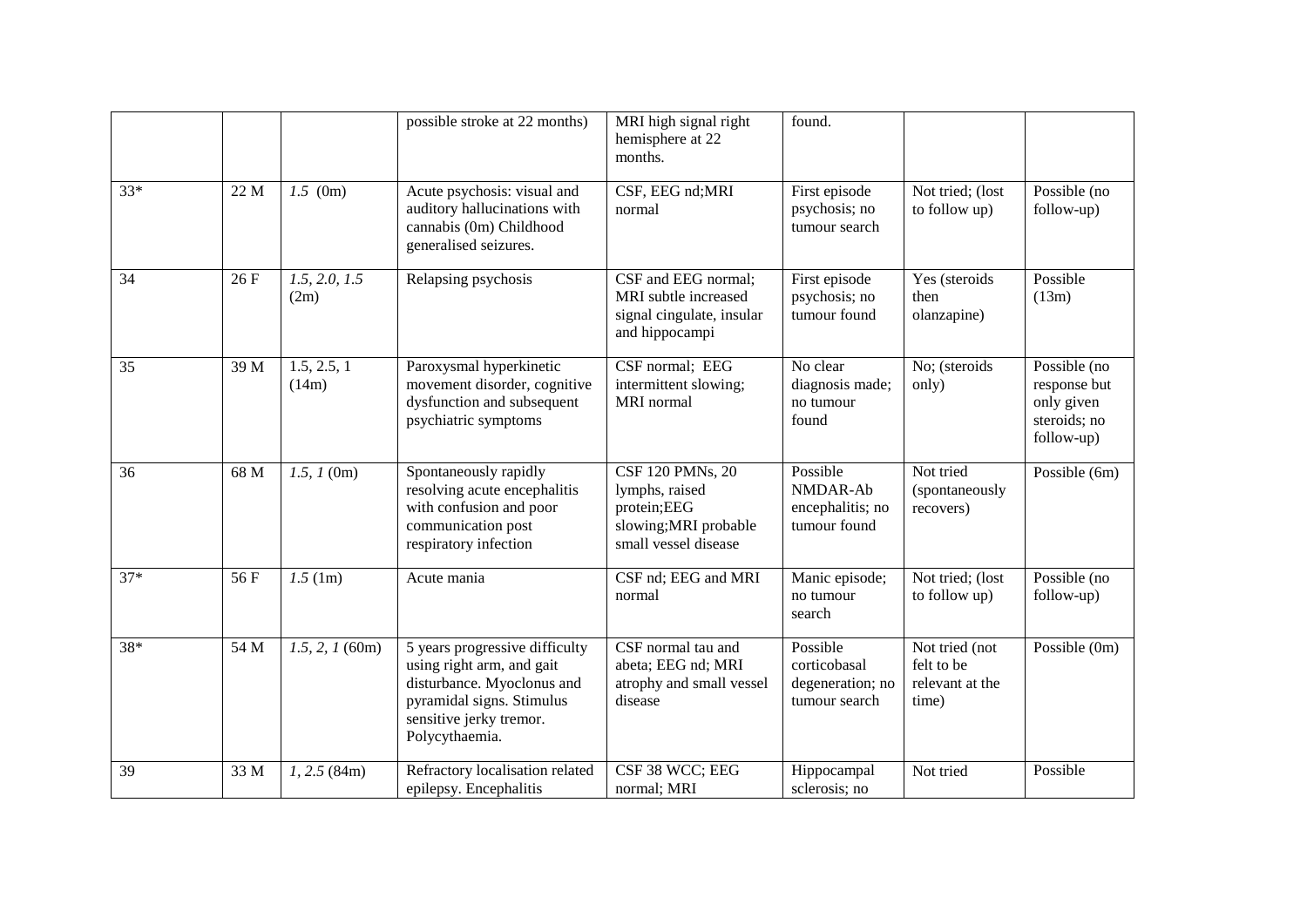|       |      |                                         | considered in admission 6<br>years prior to this presentation<br>(fever, amnesia)                                                                                                                        | hippocampal sclerosis                                                                                | tumour found                                      |                                             | (27m)                  |
|-------|------|-----------------------------------------|----------------------------------------------------------------------------------------------------------------------------------------------------------------------------------------------------------|------------------------------------------------------------------------------------------------------|---------------------------------------------------|---------------------------------------------|------------------------|
| 40    | 56 M | 1, 1.5, (0.5,<br>$CSPO$ 2.3y)<br>(144m) | Recurrent partial seizures and<br>epilepsia partialis continua,<br>and increasing frequency of<br>seizures over 12 years.<br>Tremor.                                                                     | CSF raised protein; EEG<br>L hemispheric slowing;<br>MRI progressive<br>hemiatrophy                  | Rasmussen's<br>encephalitis; no<br>tumour found   | No (steroids,<br>PEX, AZA)                  | Possible<br>(46m)      |
| 41    | 48 M | $1, 0$ (0m)                             | Post respiratory tract infection<br>relapsing encephalitis<br>(fluctuating drowsiness,<br>spontaneous resolution). (0m)<br>Antibodies not measured in<br>first episode 6 years prior to<br>this episode. | CSF 20 WCC, raised<br>protein; EEG nd; MRI<br>normal                                                 | Idiopathic<br>encephalitis; no<br>tumour found    | Not tried<br>(spontaneous<br>resolution)    | Possible (9m)          |
| 42    | 62 M | 1(0m)                                   | Abdominal pain then seizures,<br>hyponatraemia. (0m)<br>Epilepsy for 4 years, recent<br>bowel surgery for<br>pseudomembranous colitis (5<br>m prior)                                                     | CSF normal; EEG<br>asymmetrical with sharp<br>features; MRI atrophy                                  | No diagnosis<br>made in life; no<br>tumour search | Not tried; (result<br>not known in<br>life) | Possible $(0)$<br>died |
| 43    | 71 F | 1(3m)                                   | Seizures requiring sedation<br>(3m)                                                                                                                                                                      | CSF normal; EEG<br>epileptiform; MRI high<br>signal MTL, left parietal<br>lobe haemorrhage           | Diagnosis not<br>made in life; no<br>tumour found | No (steroids)                               | Possible (4m)<br>died  |
|       |      |                                         | Unlikely (remaining cases, listed by tumour then NMDAR-Ab first sample)                                                                                                                                  |                                                                                                      |                                                   |                                             |                        |
| $44*$ | 77 M | 1.5                                     | Cerebellar syndrome (6m)                                                                                                                                                                                 | CSF and EEG nd; MRI<br>posterior fossa mass                                                          | Glioma; died;<br>no autopsy                       | Not tried; DEX<br>only                      | Unlikely (2m)<br>died  |
| 45    | 72 M | (2.5, CSF0, 0)<br>(30m)                 | 2.5 years of amnesia<br>suggestive of mild<br>Alzheimer's disease, isolated<br>generalised seizure, few                                                                                                  | Small IgG kappa 12g/L<br>paraprotein. CSF slightly<br>raised protein (scored<br>normal); EEG nd; MRI | Alzheimer's<br>disease; no<br>tumour found        | Not tried                                   | Unlikely<br>(26m)      |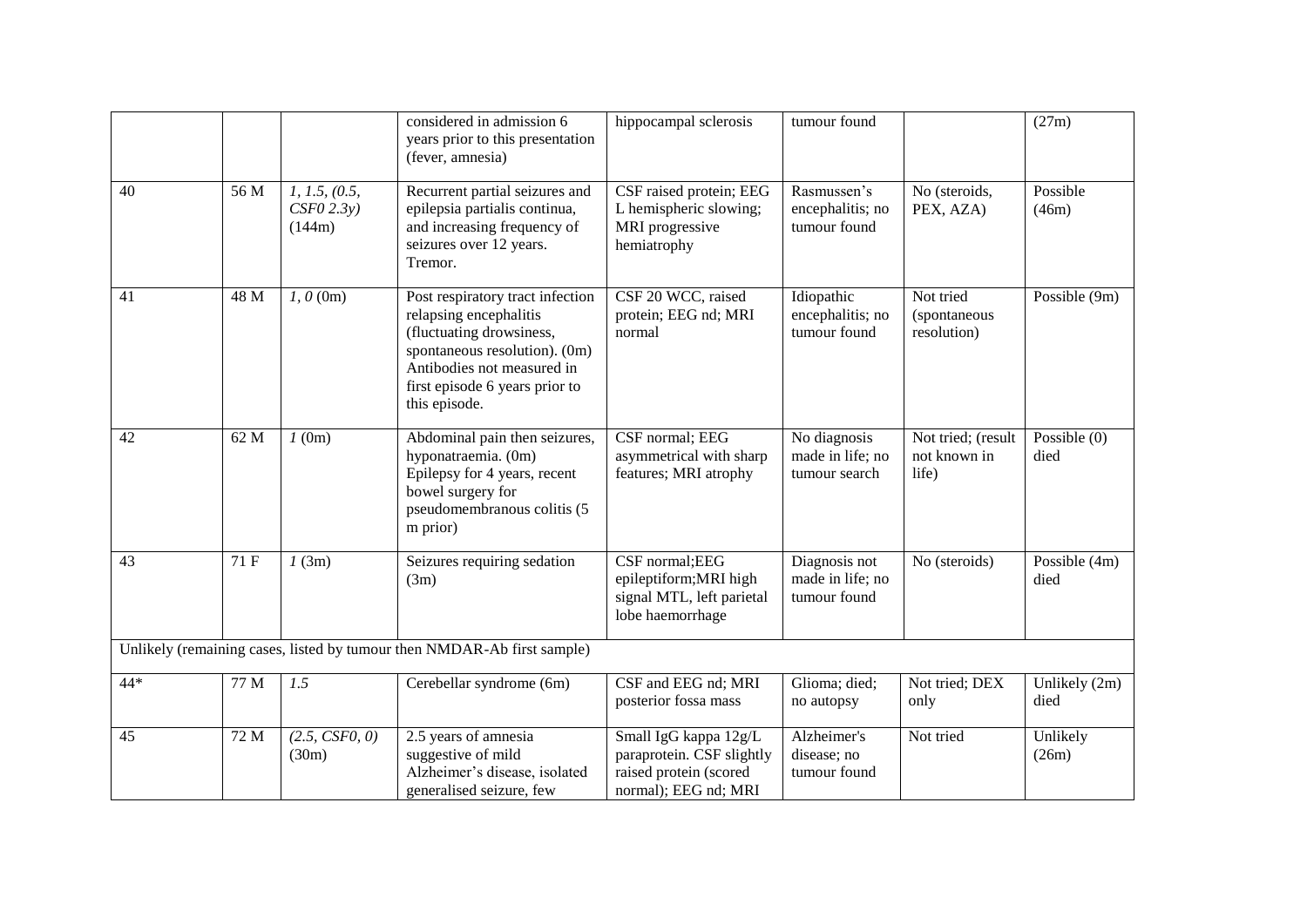|    |      |                   | episodes of deja vu. Deep vein<br>thrombosis                                                                                                                                                                            | normal                                                                                                    | found                                                                               |                                                                         |                   |
|----|------|-------------------|-------------------------------------------------------------------------------------------------------------------------------------------------------------------------------------------------------------------------|-----------------------------------------------------------------------------------------------------------|-------------------------------------------------------------------------------------|-------------------------------------------------------------------------|-------------------|
| 46 | 28 M | $\overline{2}$    | Probable relapsing cerebral<br>vasculitis, first episode with<br>parenchymal haemorrhage 6<br>years prior, progressive<br>infarcts and narrowing<br>medium sized vessels on<br>angiography despite<br>immunosuppression | CSF 146 lymph; EEG<br>n.d., MRI WM<br>ischaemia.                                                          | CNS vasculitis;<br>no tumour<br>found                                               | n/a (partial effect<br>cyclophosphami<br>de, steroids,<br>azathioprine) | Unlikely<br>(31m) |
| 47 | 17 M | 1.5, 0(60m)       | Subacute ataxia and jerky<br>nystagmus; known maple<br>syrup urine disease (MSUD)<br>without biochemical evidence<br>of decompensation (1m)                                                                             | CSF, EEG, MRI normal                                                                                      | Probable<br>exacerbation of<br>maple syrup<br>urine disease;<br>no tumour<br>search | Not tried<br>(spontaneously<br>improves)                                | Unlikely<br>(13m) |
| 48 | 63 M | 1.5(40m)          | Focal seizures and migraine                                                                                                                                                                                             | CSF normal; EEG L<br>epileptiform focus; MRI<br>normal                                                    | Cryptogenic<br>epilepsy; no<br>tumour found                                         | Not tried                                                               | Unlikely (0m)     |
| 49 | 67 M | $1, 3, 1.5$ (48m) | Cognitive dysfunction and<br>complex partial epilepsy                                                                                                                                                                   | CSF normal; EEG<br>intermittent slowing L<br>temporal; MRI mild<br>atrophy (scored normal<br>in analysis) | Possible early<br>Alzheimer's<br>Disease; no<br>tumour found                        | Not tried                                                               | Unlikely<br>(37m) |
| 50 | 33 M | $1, 1, 0$ (10m)   | Motor neuron disease. Upper<br>limb weakness and cramps,<br>initially thought to be<br>multifocal motor neuropathy                                                                                                      | CSF OCBs; EEG and<br>MRI nd                                                                               | Motor neurone<br>disease; no<br>tumour found                                        | No (IVIG)                                                               | Unlikely<br>(51m) |
| 51 | 45 F | $1, 0, 0$ (60m)   | Migraine, small meningioma,<br>malaise, anti-purkinje<br>antibody weak positive,<br>Raynaud's phenomenon,                                                                                                               | CSF, EEG and MRI<br>normal                                                                                | No clear<br>diagnosis<br>made; no                                                   | Not tried                                                               | Unlikely<br>(23m) |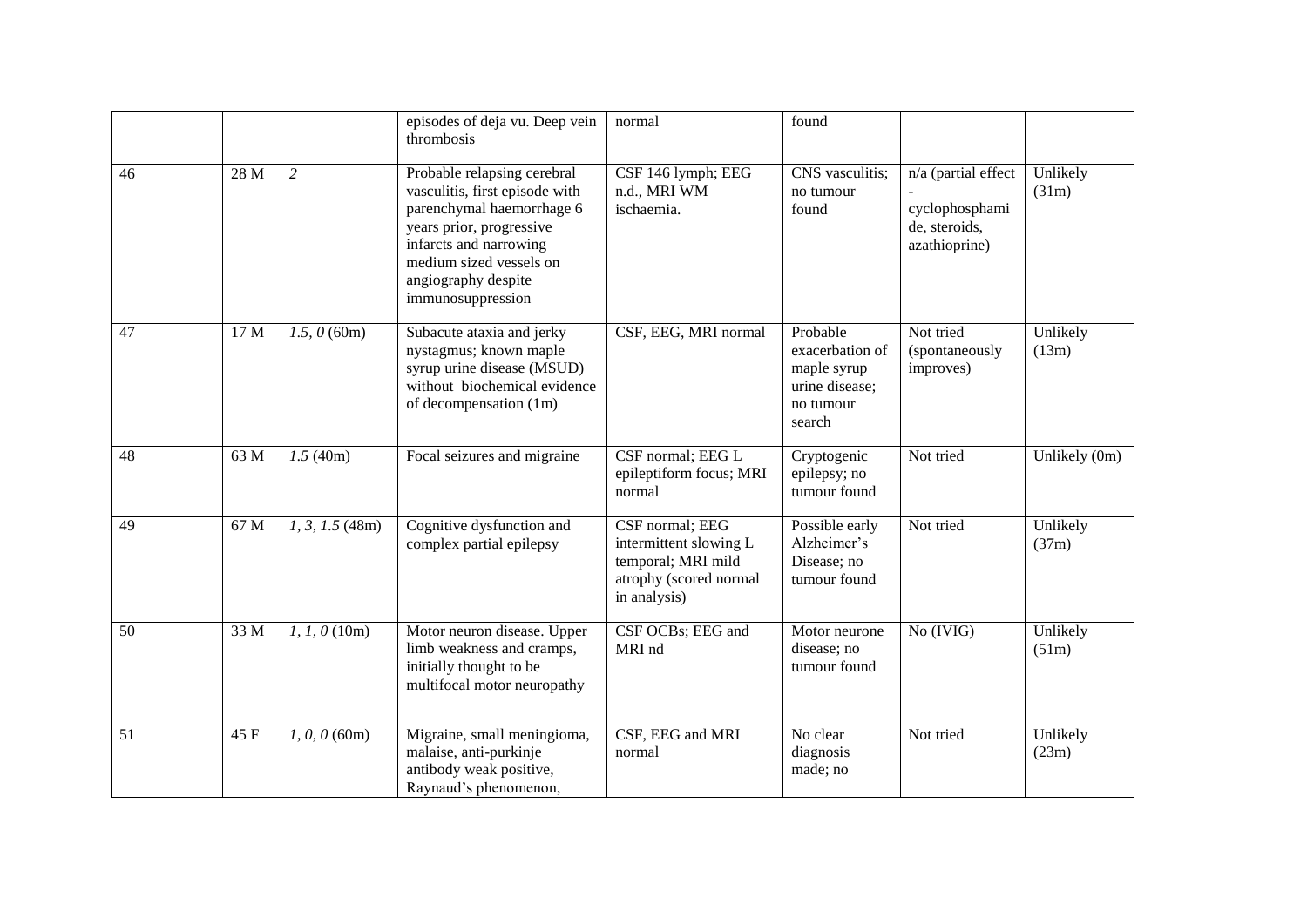|    |      |              | bipolar disease, previous<br>possible temporal lobe<br>epilepsy. Subsequent loss of<br>antibody                                                                       |                                                                                                              | tumour found                                                                     |             |                   |
|----|------|--------------|-----------------------------------------------------------------------------------------------------------------------------------------------------------------------|--------------------------------------------------------------------------------------------------------------|----------------------------------------------------------------------------------|-------------|-------------------|
| 52 | 49 F | 1(na)        | Depression, mutism, previous<br>possible systemic lupus<br>erythematosus and<br>polymyositis.                                                                         | CSF and EEG normal;<br>MRI non-specific WM<br>signal (normal in<br>analysis)                                 | Depression                                                                       | $n/a$ (AZA) | Unlikely (0m)     |
| 53 | 49 F | $1(13m)$ .   | Progressive cerebellar<br>syndrome                                                                                                                                    | CSF and EEG normal;<br>MRI cerebellar, peduncle<br>and pontine volume loss                                   | Idiopathic late<br>onset cerebellar<br>ataxia; no<br>tumour found                | Not tried   | Unlikely<br>(18m) |
| 54 | 52 M | $1$ (na)     | 3 years of a frontal dementing<br>illness, self-neglect,<br>disinhibition. Father had a<br>late onset Parkinsonian<br>syndrome with similar brain<br>imaging findings | CSF normal; EEG some<br>slowing; MRI confluent<br>WM change                                                  | Probable<br>leukodystrophy<br>, genetics<br>undetermined;<br>no tumour<br>search | Not tried   | Unlikely $(1m)$   |
| 55 | 55 F | $1, 0$ (30m) | Stiffness, difficulty walking,<br>startle, pyramidal signs,<br>eventual bulbar involvement.<br>(30m)                                                                  | CSF normal; EEG<br>unknown; MRI normal                                                                       | Upper motor<br>neuron<br>predominant<br>motor neurone<br>disease                 | No (PEX)    | Unlikely<br>(18m) |
| 56 | 57 M | 1(120m)      | Recurrent focal seizures over<br>10 years, previous aneurysmal<br>subarachnoid haemorrhage 43<br>years prior.                                                         | CSF normal; EEG L<br>frontotemporal<br>discharges; CT L<br>temporal lobe volume<br>loss with aneurysm clips. | Refractory<br>epilepsy                                                           | Not tried   | Unlikely<br>(48m) |

Cases #27, 42, and 43 died before the information about the antibody was available and their likelihood was assigned by the authors. Abbreviations: AZA azathioprine; ACE angiotensin converting enzyme; CSF cerebrospinal fluid; DEX dexamethasone; EEG electroencephalogram; HSV1 herpes simplex virus 1; IVIG intravenous immunoglobulin; L left; lymphs lymphocytes; MRI magnetic resonance imaging; MSUD maple syrup urine disease; na not available; nd not done; OCB oligoclonal bands seen in CSF; PEX plasmapheresis; PMN